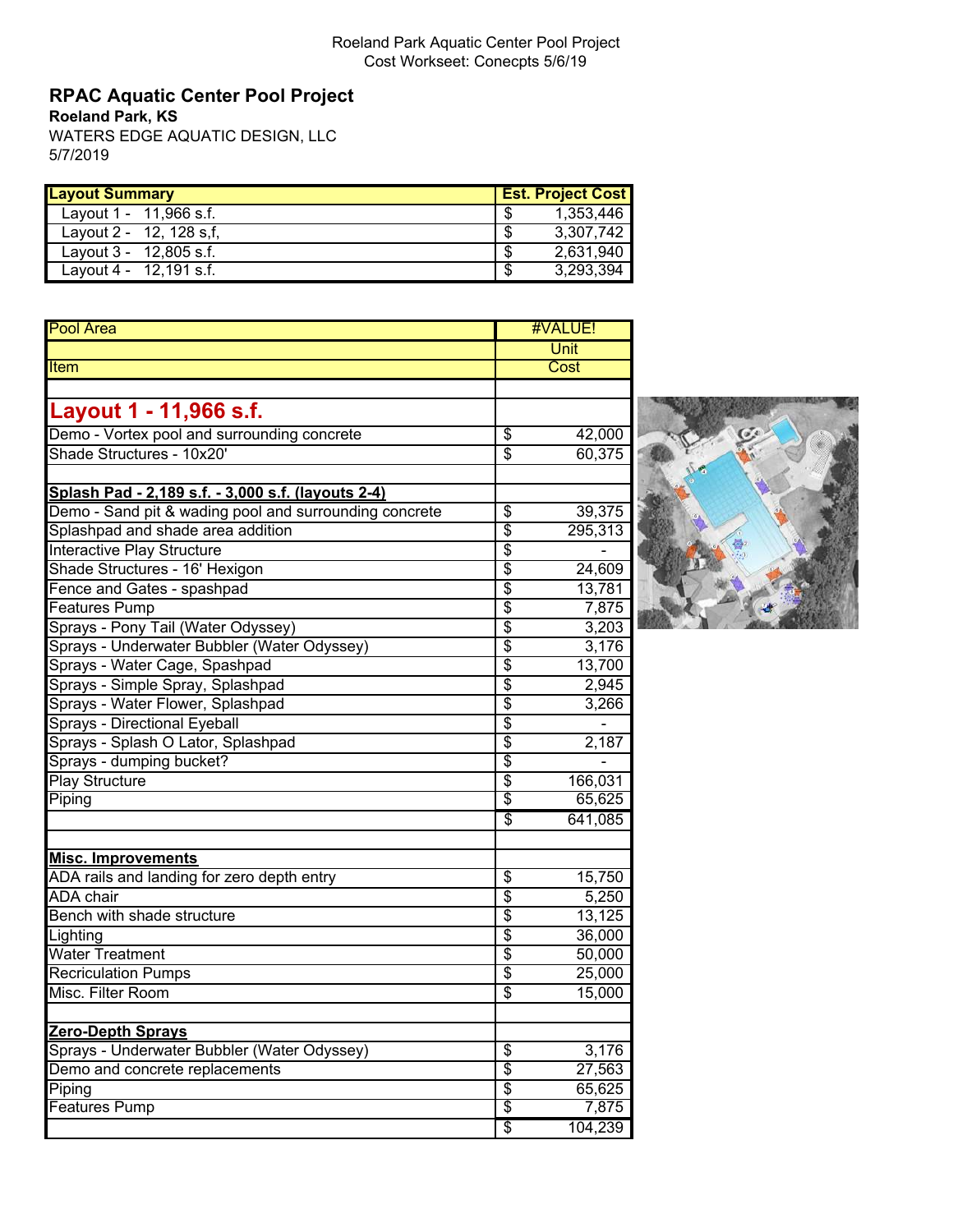| <b>Opinion of CONSTRUCTION Cost</b>      | S | 1,007,824  |
|------------------------------------------|---|------------|
|                                          |   |            |
| Design and Construction Administration   |   | 100,782.41 |
| <b>Construction Inspection</b>           | S | 14,226     |
| <b>Quality Control Testing</b>           |   | 5,039.12   |
| <b>Project Subtotal</b>                  | S | 1,127,871  |
|                                          |   |            |
| Contingency                              | S | 225,574.28 |
| Opinion of PROJECT Cost with Contingency |   | 1,353,446  |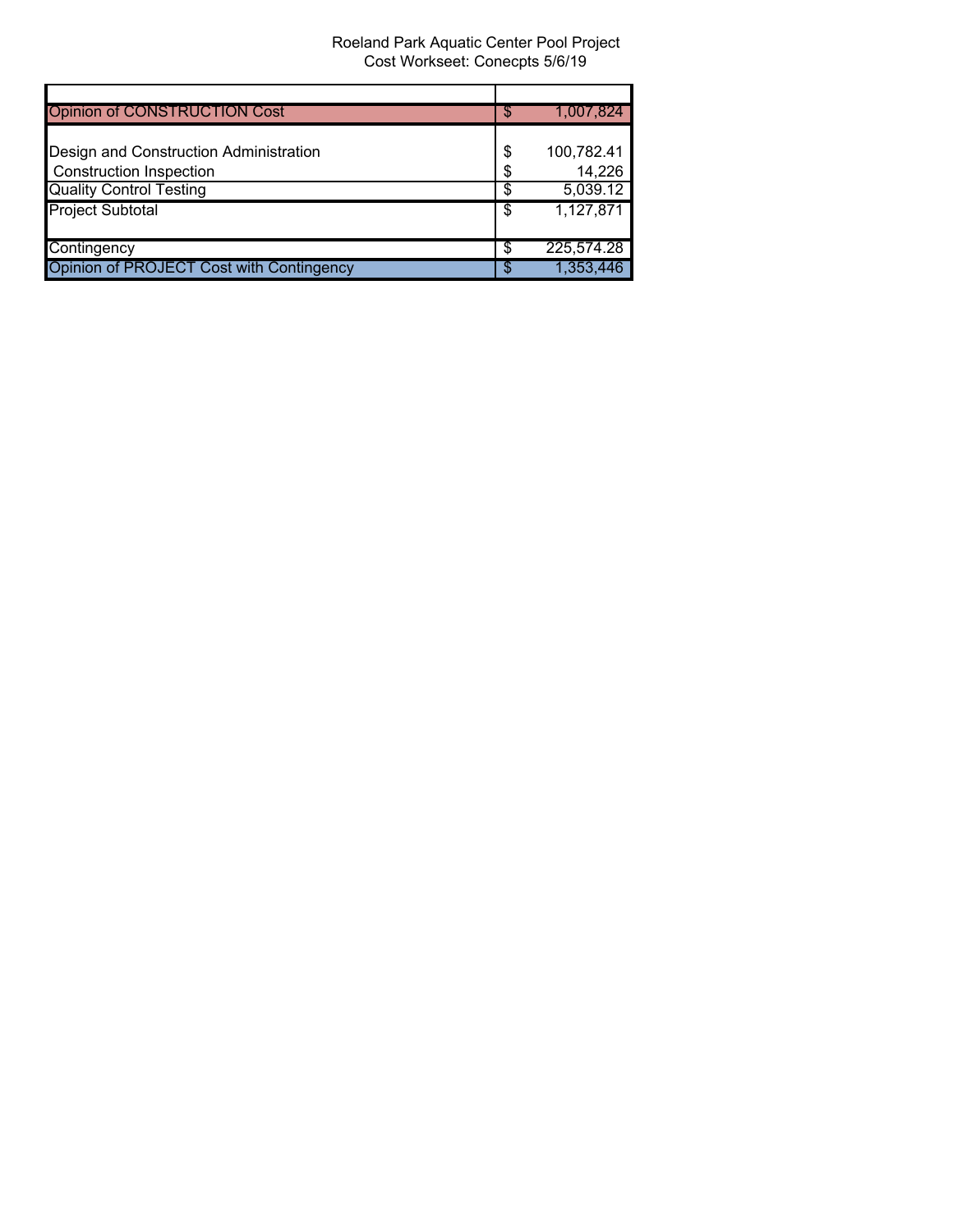O 

| Layout 2 (Additive to Layout 1) - 12,128 s.f.                |                                  |            |  |
|--------------------------------------------------------------|----------------------------------|------------|--|
|                                                              |                                  |            |  |
| Demo - Slides and slide pool                                 | \$                               | 45,938     |  |
| Reconfigure bulkhead                                         | $\overline{\mathcal{S}}$         | 29,531     |  |
| Floatables - 42" Diameter floatable                          | \$                               | 14,175     |  |
| Lazy River - 1,571 s.f.                                      |                                  |            |  |
| Lazy River Addition with pump and jets                       | \$                               | 590,625    |  |
| Pool deck - inside lazy river (3)                            | \$                               | 21,483     |  |
| Pool deck - around lazy river (3)                            | \$                               | 28,035     |  |
|                                                              | \$                               | 640,143    |  |
| <b>Water Slides</b>                                          |                                  |            |  |
| <b>Family slide</b>                                          | $\overline{\mathcal{S}}$         | 158,288    |  |
| 32" Enclosed Body Water Slide<br>- Approx. $150'$ long - $A$ | $\overline{\$}$                  | 157,238    |  |
| Open body slide - 42" Open Body Water Slide (w/tower)        | \$                               | 274,838    |  |
| Pool deck - around water slides (2,4)                        | $\overline{\$}$                  | 13,230     |  |
| Painted structures option                                    | $\overline{\boldsymbol{\theta}}$ | 16,013     |  |
| <b>Pump Pit</b>                                              | $\overline{\boldsymbol{\theta}}$ | 39,375     |  |
| <b>Water Slide Pumps</b>                                     | \$                               | 39,375     |  |
| <b>Water Slide Piping</b>                                    | \$                               | 32,813     |  |
|                                                              | $\overline{\mathcal{S}}$         | 731,168    |  |
| <b>Opinion of CONSTRUCTION Cost</b>                          | $\sqrt[6]{3}$                    | 1,460,954  |  |
| Design and Construction Administration                       | \$                               | 146,095.43 |  |
| <b>Construction Inspection</b>                               | \$                               | 14,226     |  |
| <b>Quality Control Testing</b>                               | \$                               | 7,304.77   |  |
| <b>Project Subtotal</b>                                      | S                                | 1,628,580  |  |
| Contingency                                                  | \$                               | 325,716.04 |  |
| Opinion of PROJECT Cost with Contingency                     | \$                               | 1,954,296  |  |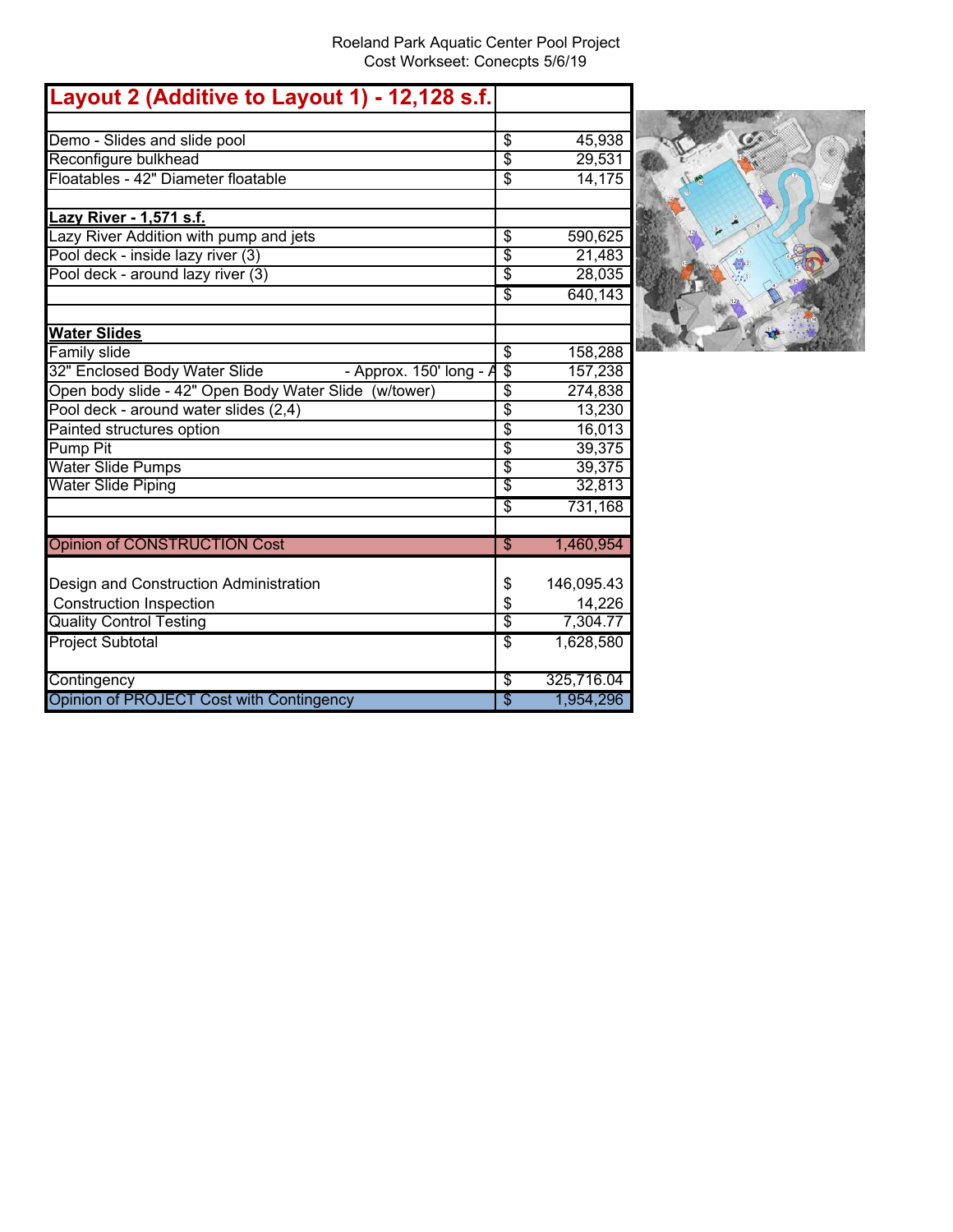| <b>Layout 3 (Additive to Layout 1)</b>   |                 |            |
|------------------------------------------|-----------------|------------|
|                                          |                 |            |
| Demo - Slides and slide pool             | \$              | 45,938     |
| Floatables - 42" Diameter floatable      | \$              | 14,175     |
| Lazy River - 1,571 s.f.                  |                 |            |
| azy River Addition with pump and jets    | $\overline{\$}$ | 590,625    |
| Pool deck - inside lazy river (3)        | $\overline{\$}$ | 21,483     |
| Pool deck - around lazy river (3)        | $\overline{\$}$ | 19,467     |
|                                          | \$              | 631,575    |
| <b>Water Slides</b>                      |                 |            |
| Speed Slide, Runout                      | \$              | 262,500    |
| Pool deck - speed slide (3)              | $\overline{\$}$ | 21,074     |
| <b>Family slide</b>                      | $\overline{\$}$ | 158,288    |
| Painted structures option                | \$              | 16,013     |
| <b>Pump Pit</b>                          | $\overline{\$}$ | 26,250     |
| <b>Water Slide Pumps</b>                 | $\overline{\$}$ | 26,250     |
| Water Slide Piping                       | \$              | 32,813     |
|                                          | \$              | 259,613    |
| <b>Opinion of CONSTRUCTION Cost</b>      | S               | 951,300    |
| Design and Construction Administration   | \$              | 95,130.00  |
| <b>Construction Inspection</b>           | \$              | 14,226     |
| <b>Quality Control Testing</b>           | $\overline{\$}$ | 4,756.50   |
| <b>Project Subtotal</b>                  | \$              | 1,065,412  |
| Contingency                              | \$              | 213,082.45 |
| Opinion of PROJECT Cost with Contingency | \$              | 1,278,495  |